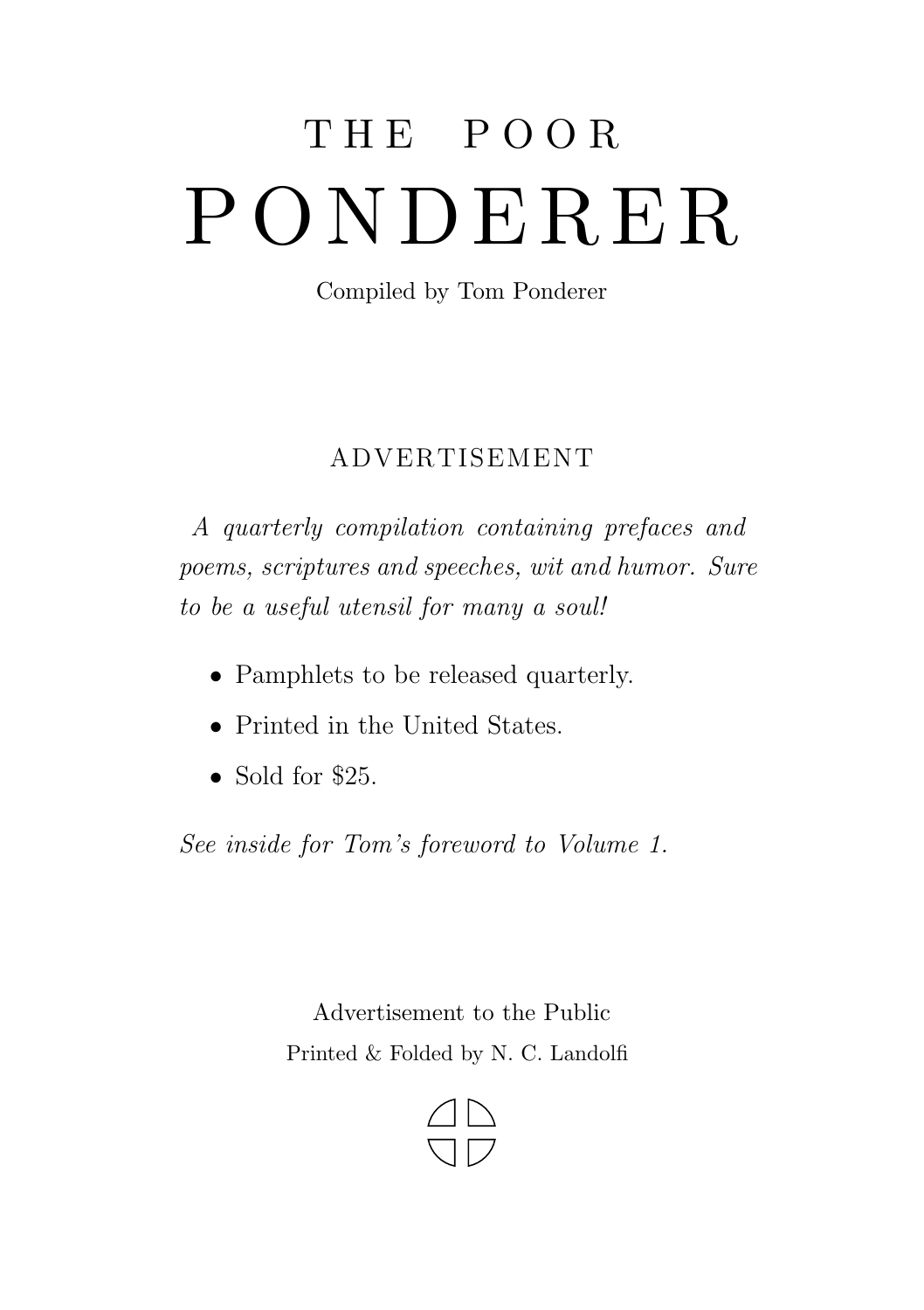## FOREWORD TO VOLUME 1

Dear courteous reader,

I would hasten to say that I am compiling these small volumes for the public welfare, except that today readers are rather wise, and the truth is that I am rather poor.

If it were not that my friends and family were, as I say, rather proud, I might continue to live poor. But they think I ought to make myself useful. The truth is they threatened to burn my books and rattling traps (as they call my instruments) if I did not find a profitable use for my time.

The printer has agreed to share a considerable portion of the profits with me if I should come up with "something." He suggested that I indicate my background and plan. Unfortunately, I can't confidently say that I am a wise man or poet. I am inclined to trust those who assure me to the contrary. On the latter point, I have never been much for planning, but I like the sound of it and perhaps will try it out.

Between us, I hope to release one volume each quarter of the year. I sold an old fishing rod and a few books to get this first pamphlet to press. It is my hope that my future subscribers will consider themselves as not only obtaining quarterly material for amusement and wit, but also as performing an act of charity to their loyal friend and humble servant,

Tom Ponderer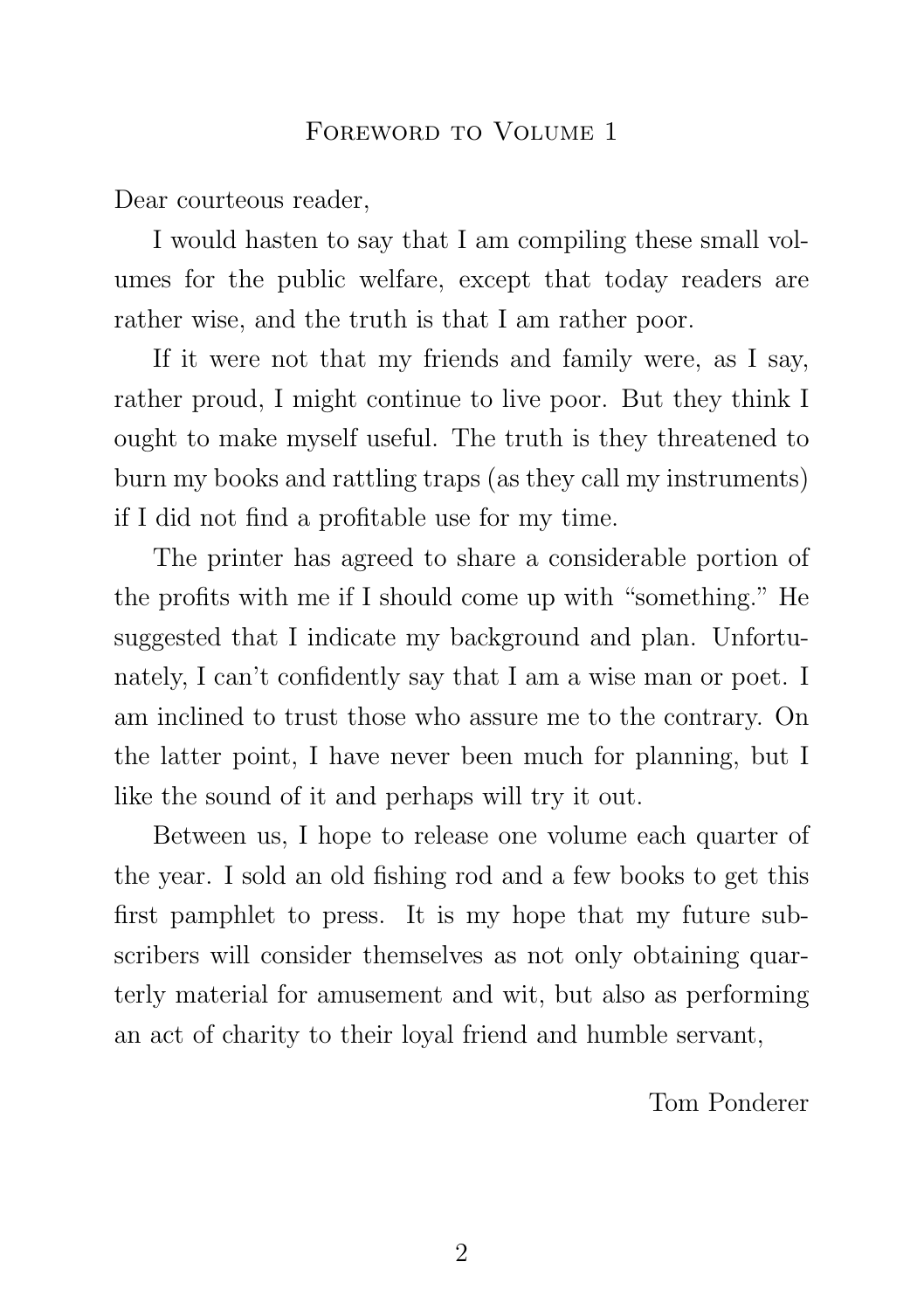P.S. I have gone searching for my "something," and the following pages contain some things.

For the books of the first two pieces, I am only so far through a few pages. I found the third piece provocative, but it is from an old book, so it may be out of date. I am not sure, but have heard it said so. Of the fourth piece, I should like to be treated with the same complaisance and good nature so mentioned; though I may be deprived of such by my rambling. Of the last, let us hope that I find more humorous pieces like it to include in the future.